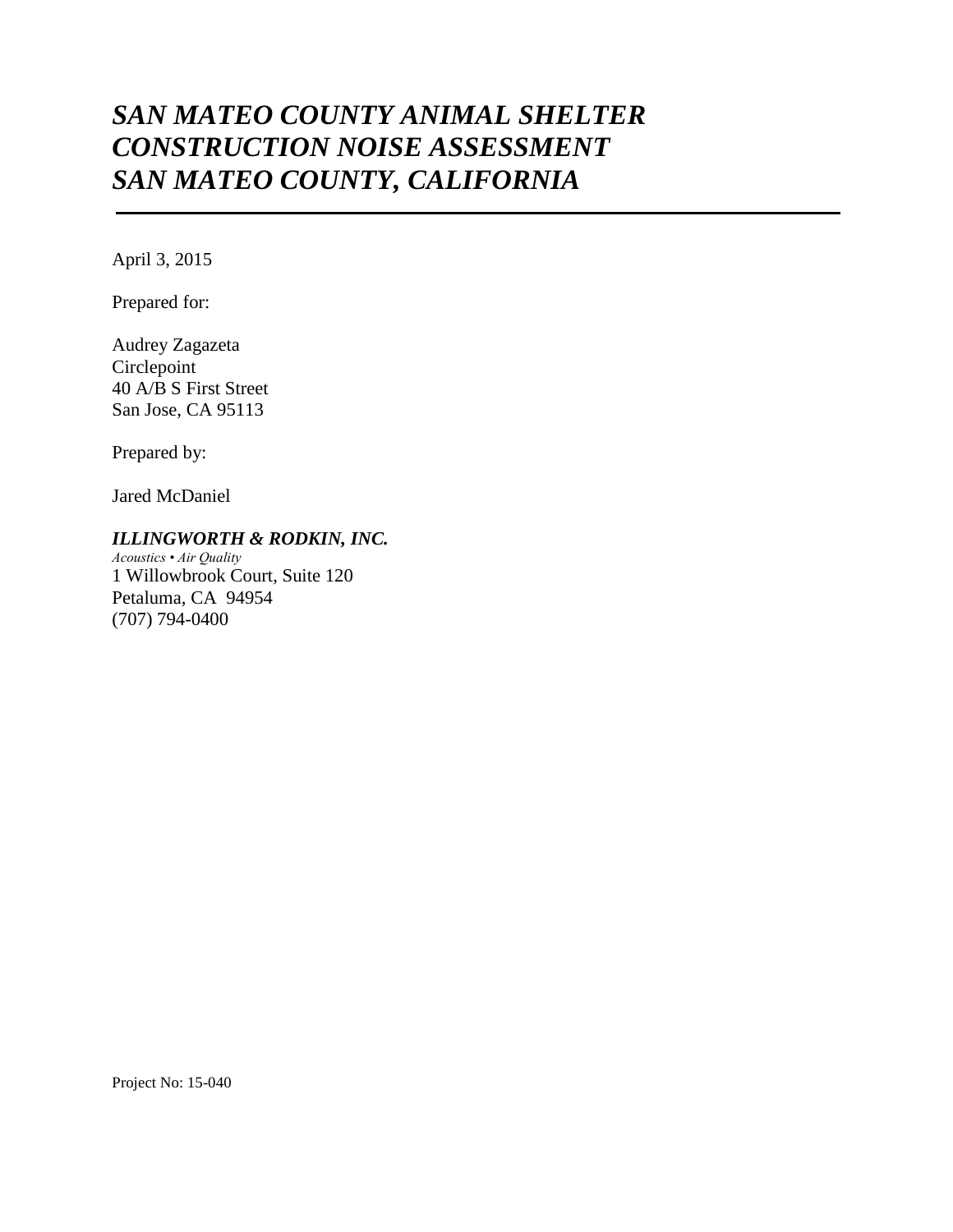## **Introduction**

This report presents the results of the construction noise assessment completed for the San Mateo County Animal Shelter in unincorporated San Mateo County, California. The report first presents the fundamentals of environmental noise for those who may not be familiar with acoustical terminology or concepts, then provides an evaluation of noise levels resulting from project construction activities. The proposed project includes the demolition of the existing SPCA facilities and construction of a new SPCA animal shelter facility. The new facility is anticipated to operate at a similar capacity as compared to that of the existing animal shelter. The site is relatively flat and would not require substantial grading.

### **Fundamentals of Environmental Noise**

Noise may be defined as unwanted sound. Noise is usually objectionable because it is disturbing or annoying. The objectionable nature of sound could be caused by its *pitch* or its *loudness*. *Pitch* is the height or depth of a tone or sound, depending on the relative rapidity (frequency) of the vibrations by which it is produced. Higher pitched signals sound louder to humans than sounds with a lower pitch. *Loudness* is intensity of sound waves combined with the reception characteristics of the ear. Intensity may be compared with the height of an ocean wave in that it is a measure of the amplitude of the sound wave.

In addition to the concepts of pitch and loudness, there are several noise measurement scales which are used to describe noise in a particular location. A decibel (dB) is a unit of measurement which indicates the relative amplitude of a sound. The zero on the decibel scale is based on the lowest sound level that the healthy, unimpaired human ear can detect. Sound levels in decibels are calculated on a logarithmic basis. An increase of 10 decibels represents a ten-fold increase in acoustic energy, while 20 decibels is 100 times more intense, 30 decibels is 1,000 times more intense, etc. There is a relationship between the subjective noisiness or loudness of a sound and its intensity. Each 10 decibel increase in sound level is perceived as approximately a doubling of loudness over a fairly wide range of intensities. Technical terms are defined in Table 1.

There are several methods of characterizing sound. The most common in California is the Aweighted sound level or dBA*.* This scale gives greater weight to the frequencies of sound to which the human ear is most sensitive. Representative outdoor and indoor noise levels in units of dBA are shown in Table 2. Because sound levels can vary markedly over a short period of time, a method for describing either the average character of the sound or the statistical behavior of the variations must be utilized. Most commonly, environmental sounds are described in terms of an average level that has the same acoustical energy as the summation of all the time-varying events. This energy-equivalent sound/noise descriptor is called L<sub>eq</sub>. The most common averaging period is hourly, but Leq can describe any series of noise events of arbitrary duration.

The scientific instrument used to measure noise is the sound level meter. Sound level meters can accurately measure environmental noise levels to within about plus or minus 1 dBA. Various computer models are used to predict environmental noise levels from sources, such as roadways and airports. The accuracy of the predicted models depends upon the distance the receptor is from the noise source. Close to the noise source, the models are accurate to within about plus or minus 1 to 2 dBA.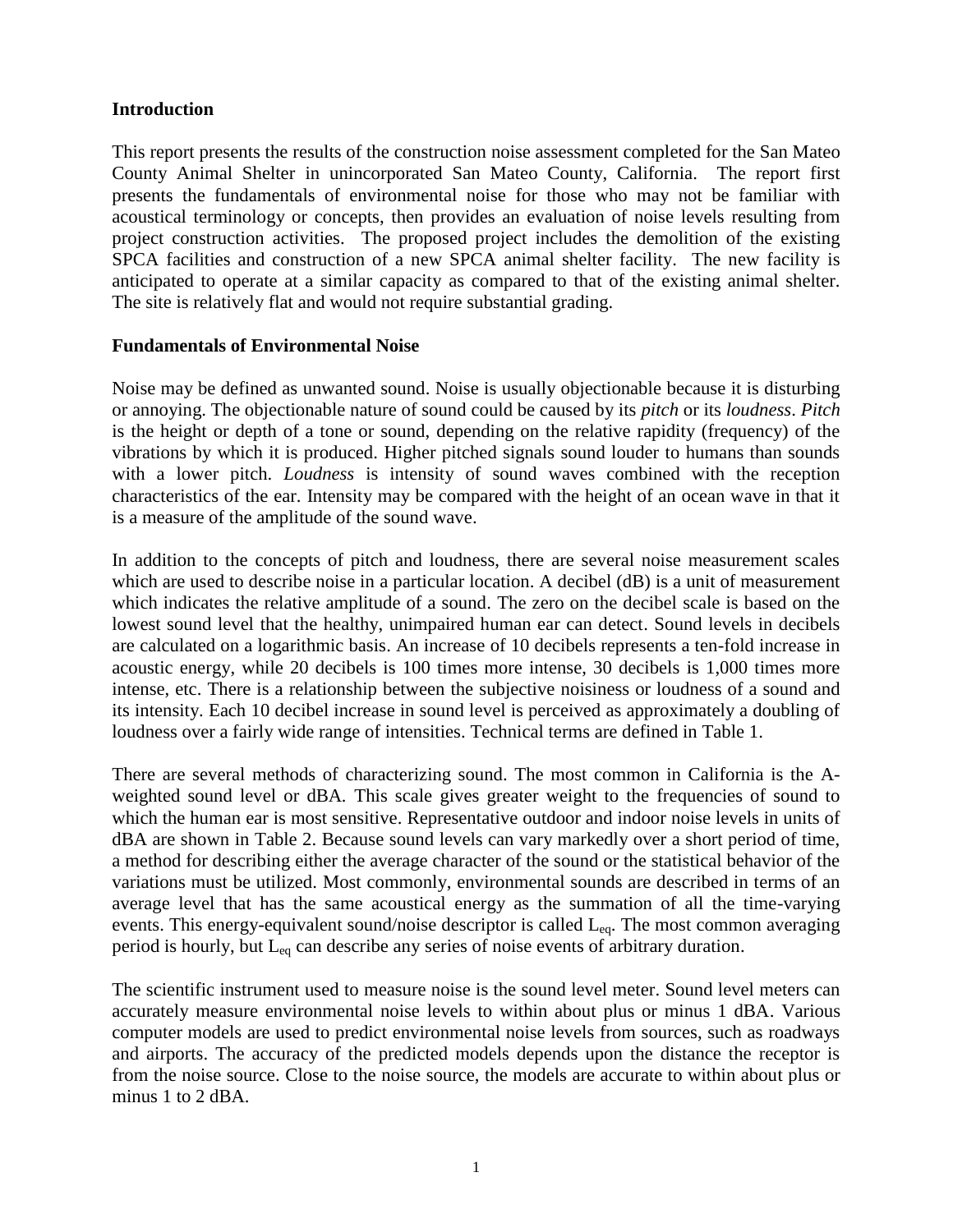| <b>TABLE 1</b> |  | <b>Definition of Acoustical Terms Used in this Report</b> |  |  |  |  |
|----------------|--|-----------------------------------------------------------|--|--|--|--|
|----------------|--|-----------------------------------------------------------|--|--|--|--|

| <b>Term</b>                                                | <b>Definition</b>                                                                                                                                                                                                                                                                                                                                                                                                                                                                                                                                            |
|------------------------------------------------------------|--------------------------------------------------------------------------------------------------------------------------------------------------------------------------------------------------------------------------------------------------------------------------------------------------------------------------------------------------------------------------------------------------------------------------------------------------------------------------------------------------------------------------------------------------------------|
| Decibel, dB                                                | A unit describing, the amplitude of sound, equal to 20 times the logarithm<br>to the base 10 of the ratio of the pressure of the sound measured to the<br>reference pressure. The reference pressure for air is 20 micro Pascals.                                                                                                                                                                                                                                                                                                                            |
| <b>Sound Pressure Level</b>                                | Sound pressure is the sound force per unit area, usually expressed in micro<br>Pascals (or 20 micro Newtons per square meter), where 1 Pascal is the<br>pressure resulting from a force of 1 Newton exerted over an area of 1<br>square meter. The sound pressure level is expressed in decibels as 20<br>times the logarithm to the base 10 of the ratio between the pressures<br>exerted by the sound to a reference sound pressure (e.g., 20 micro<br>Pascals). Sound pressure level is the quantity that is directly measured by<br>a sound level meter. |
| Frequency, Hz                                              | The number of complete pressure fluctuations per second above and<br>below atmospheric pressure. Normal human hearing is between 20 Hz and<br>20,000 Hz. Infrasonic sound are below 20 Hz and Ultrasonic sounds are<br>above 20,000 Hz.                                                                                                                                                                                                                                                                                                                      |
| A-Weighted Sound<br>Level, dBA                             | The sound pressure level in decibels as measured on a sound level meter<br>using the A-weighting filter network. The A-weighting filter de-<br>emphasizes the very low and very high frequency components of the<br>sound in a manner similar to the frequency response of the human ear and<br>correlates well with subjective reactions to noise.                                                                                                                                                                                                          |
| Equivalent Noise Level,<br>$L_{eq}$                        | The average A-weighted noise level during the measurement period.                                                                                                                                                                                                                                                                                                                                                                                                                                                                                            |
| $L_{\text{max}}$ , $L_{\text{min}}$                        | The maximum and minimum A-weighted noise level during the<br>measurement period.                                                                                                                                                                                                                                                                                                                                                                                                                                                                             |
| $L_{01}$ , $L_{10}$ , $L_{50}$ , $L_{90}$                  | The A-weighted noise levels that are exceeded 1%, 10%, 50%, and 90%<br>of the time during the measurement period.                                                                                                                                                                                                                                                                                                                                                                                                                                            |
| Day/Night Noise Level,<br>$L_{dn}$ or DNL                  | The average A-weighted noise level during a 24-hour day, obtained after<br>addition of 10 decibels to levels measured in the night between 10:00 pm<br>and 7:00 am.                                                                                                                                                                                                                                                                                                                                                                                          |
| <b>Community Noise</b><br>Equivalent Level,<br><b>CNEL</b> | The average A-weighted noise level during a 24-hour day, obtained after<br>addition of 5 decibels in the evening from 7:00 pm to 10:00 pm and after<br>addition of 10 decibels to sound levels measured in the night between 10:00<br>pm and 7:00 am.                                                                                                                                                                                                                                                                                                        |
| <b>Ambient Noise Level</b>                                 | The composite of noise from all sources near and far. The normal or<br>existing level of environmental noise at a given location.                                                                                                                                                                                                                                                                                                                                                                                                                            |
| Intrusive                                                  | That noise which intrudes over and above the existing ambient noise at a<br>given location. The relative intrusiveness of a sound depends upon its<br>amplitude, duration, frequency, and time of occurrence and tonal or<br>informational content as well as the prevailing ambient noise level.                                                                                                                                                                                                                                                            |

Source: Handbook of Acoustical Measurements and Noise Control, Harris, 1998.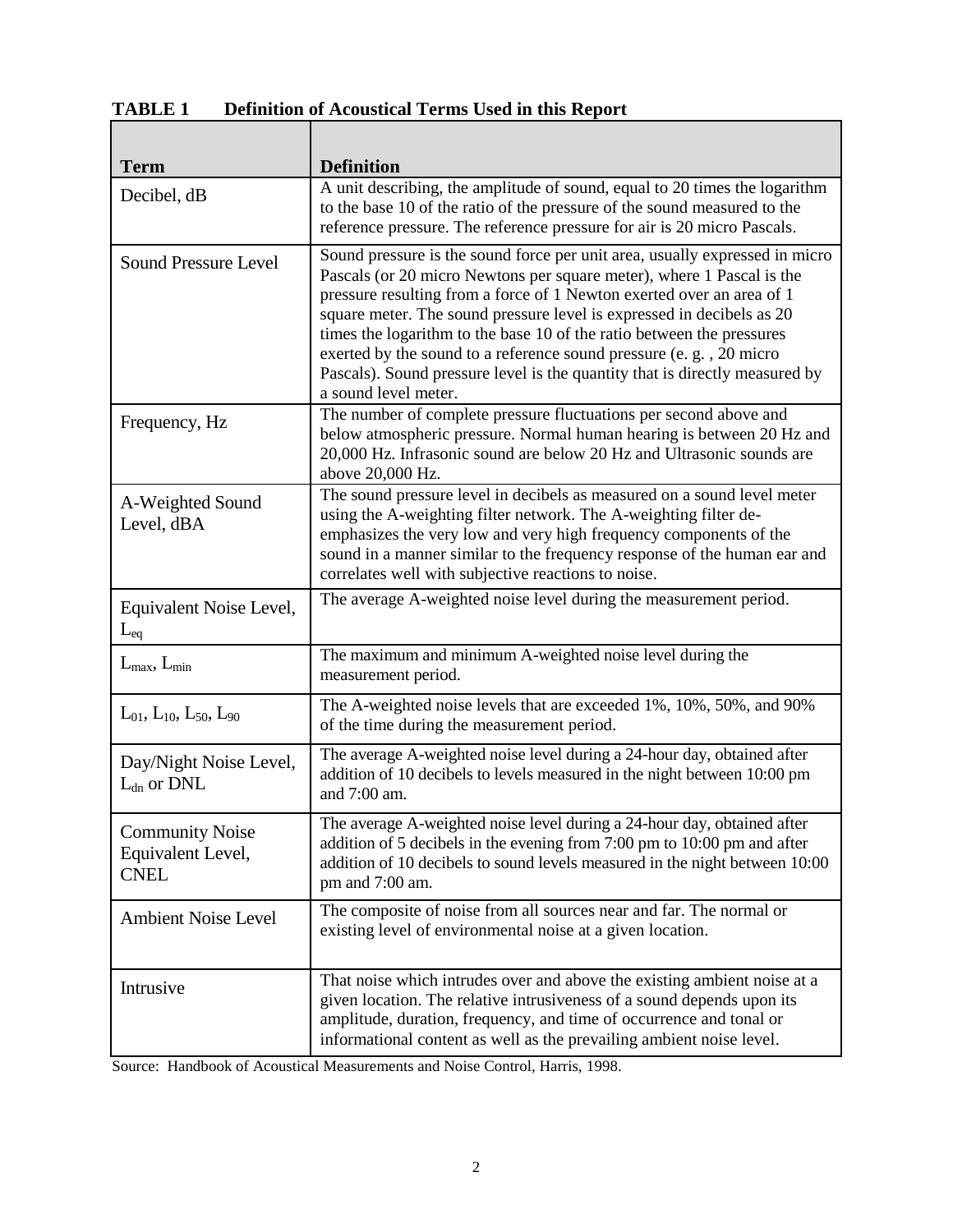| <b>Common Outdoor Activities</b>                  | Noise Level (dBA) | <b>Common Indoor Activities</b> |
|---------------------------------------------------|-------------------|---------------------------------|
|                                                   | $110$ dBA         | Rock band                       |
| Jet fly-over at 1,000 feet                        |                   |                                 |
|                                                   | 100 dBA           |                                 |
| Gas lawn mower at 3 feet                          |                   |                                 |
|                                                   | $90 \text{ dB}$   |                                 |
| Diesel truck at 50 feet at 50 mph                 |                   | Food blender at 3 feet          |
|                                                   | $80 \text{ dB}$ A | Garbage disposal at 3 feet      |
| Noisy urban area, daytime                         |                   |                                 |
| Gas lawn mower, 100 feet                          | 70 dBA            | Vacuum cleaner at 10 feet       |
| Commercial area                                   |                   | Normal speech at 3 feet         |
| Heavy traffic at 300 feet                         | $60$ dBA          |                                 |
|                                                   |                   | Large business office           |
| Quiet urban daytime                               | $50$ dBA          | Dishwasher in next room         |
| Quiet urban nighttime<br>Quiet suburban nighttime | 40 dBA            | Theater, large conference room  |
|                                                   | 30 dBA            | Library                         |
| Quiet rural nighttime                             | $20$ dBA          | Bedroom at night, concert hall  |
|                                                   | 10 dBA            | Broadcast/recording studio      |
|                                                   | $0$ dBA           |                                 |

|--|

Source: Technical Noise Supplement (TeNS), Caltrans, September 2013.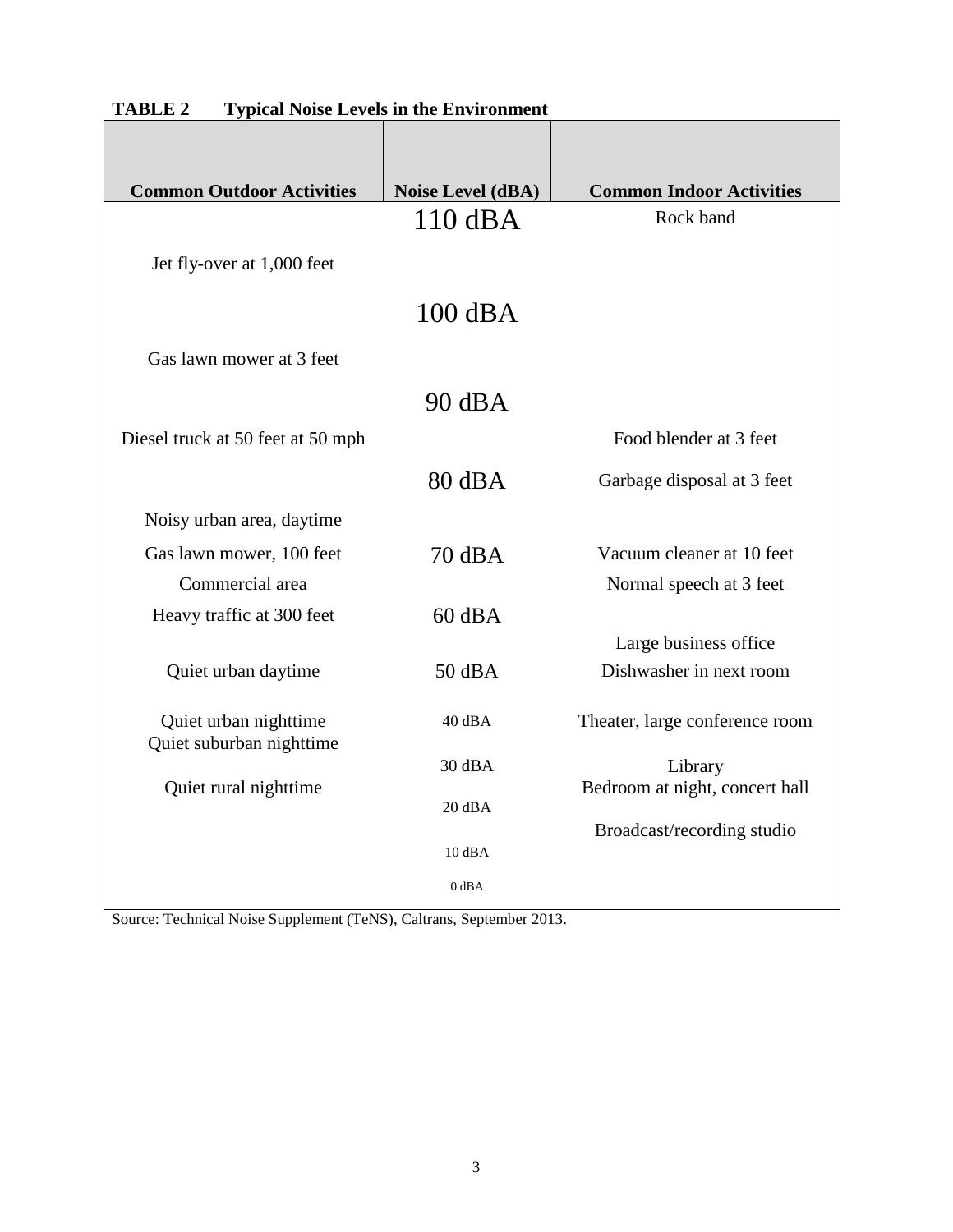### **Construction Noise Assessment**

#### *Description of Project Construction Activities*

The current building would continue to be operational while the new building is being constructed. Once the new facility is operational, the old facility would then be demolished. Approximately two years would be required to complete the construction and demolition phases of the project. Construction phases would likely include demolition, site preparation, grading, building construction, and paving.

### *Regulatory Criteria*

Section 7.30.060 of the San Mateo Municipal Code provides noise level limits for individual pieces of construction equipment and hours of operation. The applicable sections are presented below:

#### 7.30.060 SPECIAL PROVISIONS

(e) Construction. Construction, alteration, repair or land development activities which are authorized by a valid city permit shall be allowed on weekdays between the hours of seven a.m. and seven p.m., on Saturdays between the hours of eight a.m. and five p.m., and on Sundays and holidays between the hours of noon and four p.m., or at such other hours as may be authorized or restricted by the permit, if they meet at least one of the following limitations:

(1) No individual piece of equipment shall produce a noise level exceeding ninety dB at a distance of twenty-five feet. If the device is housed within a structure or trailer on the property, the measurement shall be made outside the structure at a distance as close to twenty-five feet from the equipment as possible.

(2) The noise level at any point outside of the property plane of the project shall not exceed ninety dB.

#### *Construction Noise Impacts*

Noise impacts resulting from construction depend upon the noise generated by various pieces of construction equipment, the timing and duration of noise-generating activities, and the distance between construction noise sources and noise sensitive areas. Construction noise impacts primarily result when construction activities occur during noise-sensitive times of the day (e.g., early morning, evening, or nighttime hours), the construction occurs in areas immediately adjoining noise sensitive land uses, or when construction lasts over extended periods of times.

Construction activities generate considerable amounts of noise, especially during earth moving activities when heavy equipment is used. The highest maximum noise levels generated by project construction would typically range from about 90 to 95 dBA  $L_{\text{max}}$  at a distance of 50 feet from the noise source. Typical hourly average construction-generated noise levels are about 81 to 88 dBA  $L_{eq}$  measured at a distance of 50 feet from the center of the site during busy construction periods (e.g., earth moving equipment, impact tools, etc.). Hourly average noise levels generated by the construction of the animal hospital would range from about 65 to 88 dBA  $L_{eq}$  measured at a distance of 50 feet, depending upon the amount of activity at the site. Construction-generated noise levels drop off at a rate of about 6 dBA per doubling of the